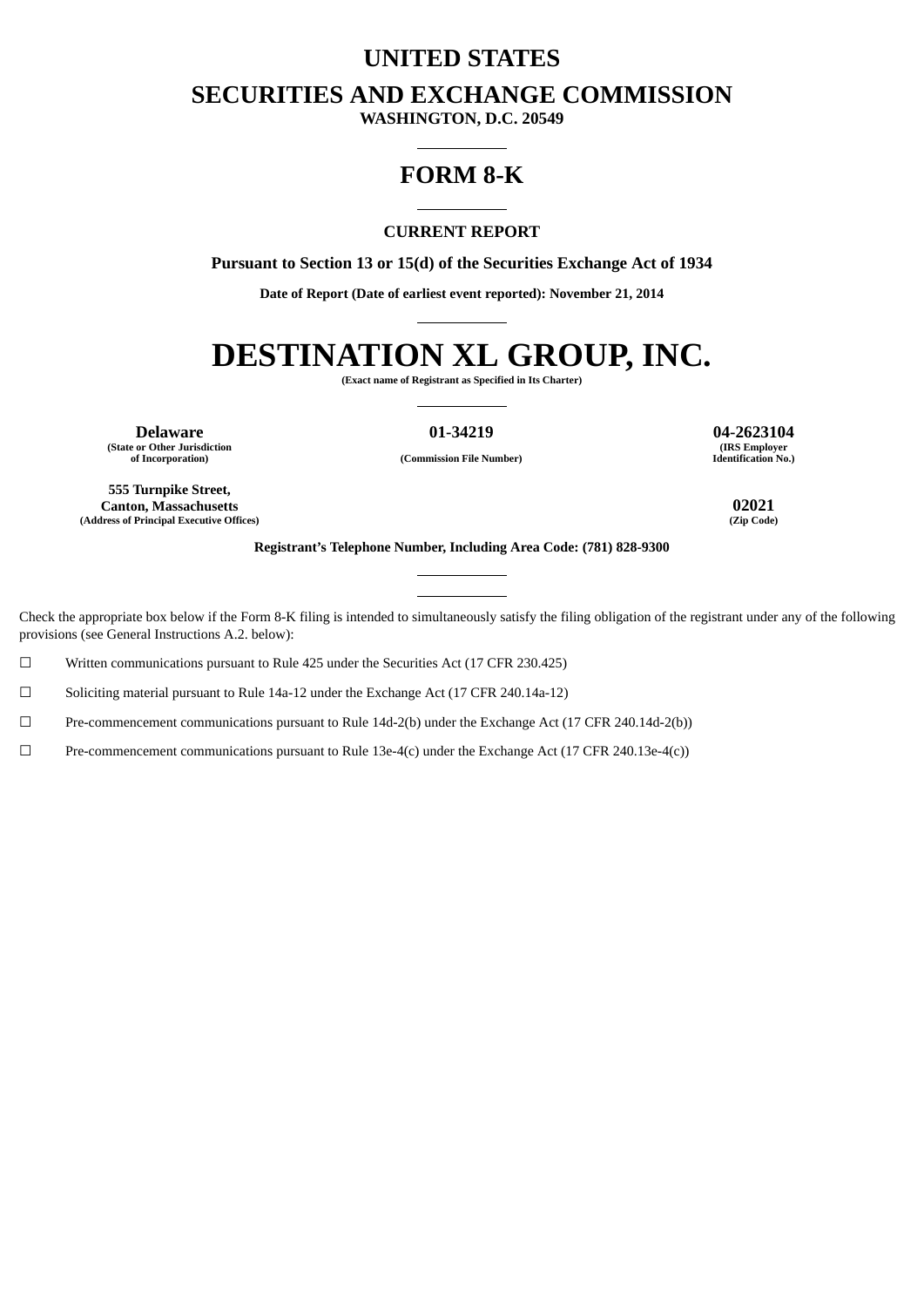## **Item 2.02 Results of Operations and Financial Condition.**

On November 21, 2014, Destination XL Group, Inc. (the "Company") issued a press release announcing the Company's operating results for the third quarter of fiscal 2014. A copy of this press release is attached hereto as Exhibit 99.1.

## **Item 9.01 Financial Statements and Exhibits.**

(d) Exhibits

Exhibit No. Description

99.1 Press release issued by Destination XL Group, Inc. on November 21, 2014 regarding operating results for the third quarter of fiscal 2014.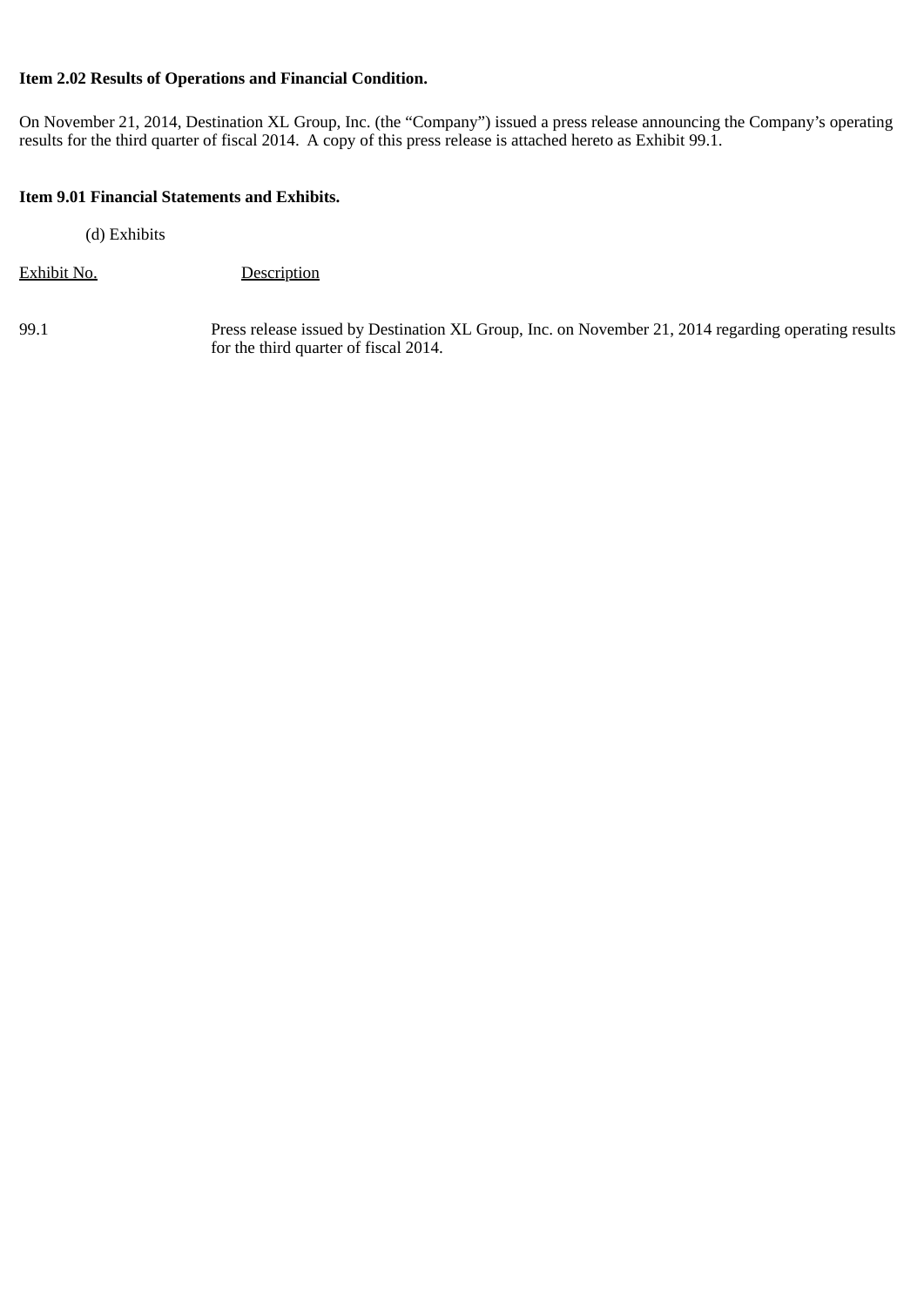## **SIGNATURES**

Pursuant to the requirements of the Securities Exchange Act of 1934, the registrant has duly caused this report to be signed on its behalf by the undersigned hereunto duly authorized.

# DESTINATION XL GROUP, INC.

Date: November 21, 2014 By: By: /s/ Robert S. Molloy

**Robert S. Molloy Senior Vice President, General Counsel and Secretary**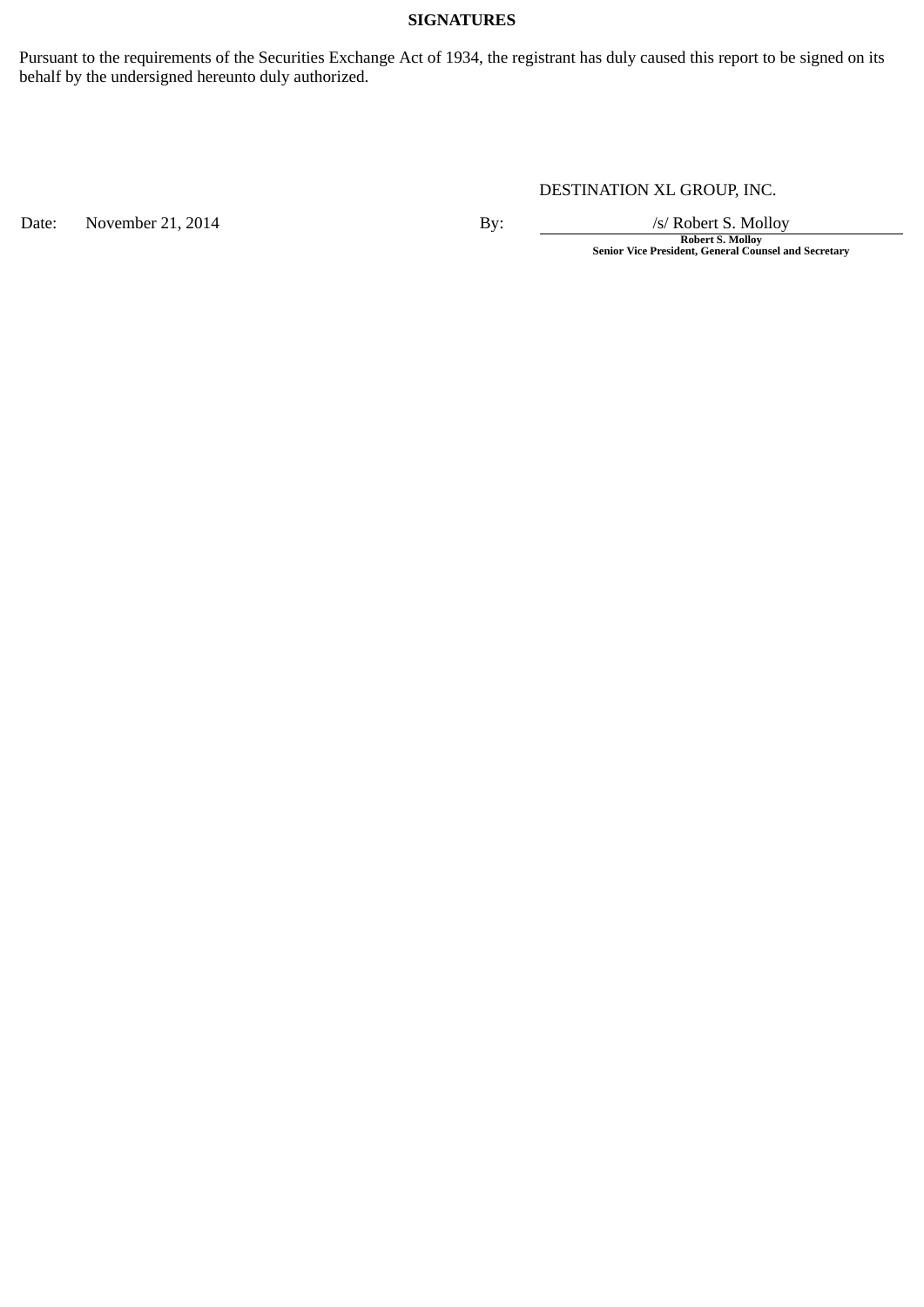

**CONTACT:** Jeff Unger Vice President Investor Relations (561) 482-9715

# **Destination XL Group, Inc. Reports Third-Quarter Fiscal 2014 Financial Results**

*Reports 12.8% DXL Comparable Sales Increase Over Strong Prior-Year Quarter; Company Reiterates Full Year 2014 EPS Guidance*

CANTON, Mass., November 21, 2014 – Destination XL Group, Inc. (NASDAQ: DXLG), the largest multi-channel specialty retailer of big and tall men's apparel, today reported operating results for the third quarter of fiscal 2014.

#### **Third-Quarter Fiscal 2014 Highlights**

- · Total comparable sales increased 5.5%.
- · 73 DXL stores, opened at least 13 months, had a 12.8% comparable sales increase.
- · Sales per square foot in DXL stores is \$160, up 9% over third quarter 2013.
- EBITDA of \$0.3 million versus prior year \$(1.8) million.
- · Company reaffirms EPS guidance for fiscal 2014.

#### **Management Comments**

"Destination XL delivered strong third-quarter results, driven by our sixth consecutive quarter of double-digit comparable sales increases at our DXL stores," said President and CEO David Levin. "This growth is particularly impressive, given that it compares with an 11.3% comparable sales increase from the third quarter a year ago. As we continue to roll out the DXL concept, awareness of our brand continues to rise and DXL store traffic is increasing.

"We have closed over 200 Casual Male XL stores since we began the conversion to DXL in the summer of 2010 and it has taken time to rebuild our customer data base. Our marketing efforts are now paying dividends. The growth in our customer base is coming from a combination of new customers, especially the end-of-rack customer, and from the 17% improvement we are seeing in converting our Casual Male XL customer to shop our DXL stores. This customer growth is having a positive effect on our sales per square foot, which is expected to reach \$165 at the end of fiscal 2014, as compared to \$147 last year.

"Sales for the third quarter benefited from our new technology that enables nearly 300 stores to fulfill online orders that cannot be fulfilled in our distribution center. The omni-channel experience continues to evolve and we believe this paradigm shift will have a profound long-term benefit for the Company and our customers.

"We are encouraged by our strong third-quarter financial results and positive key DXL performance metrics as we continue to execute on our strategy. This year's comprehensive marketing campaign will run through the peak holiday selling period to mid-December versus mid-November last year. We remain focused on driving top-line growth and growing our DXL store base to 230 to 250 stores in fiscal 2017," concluded Levin.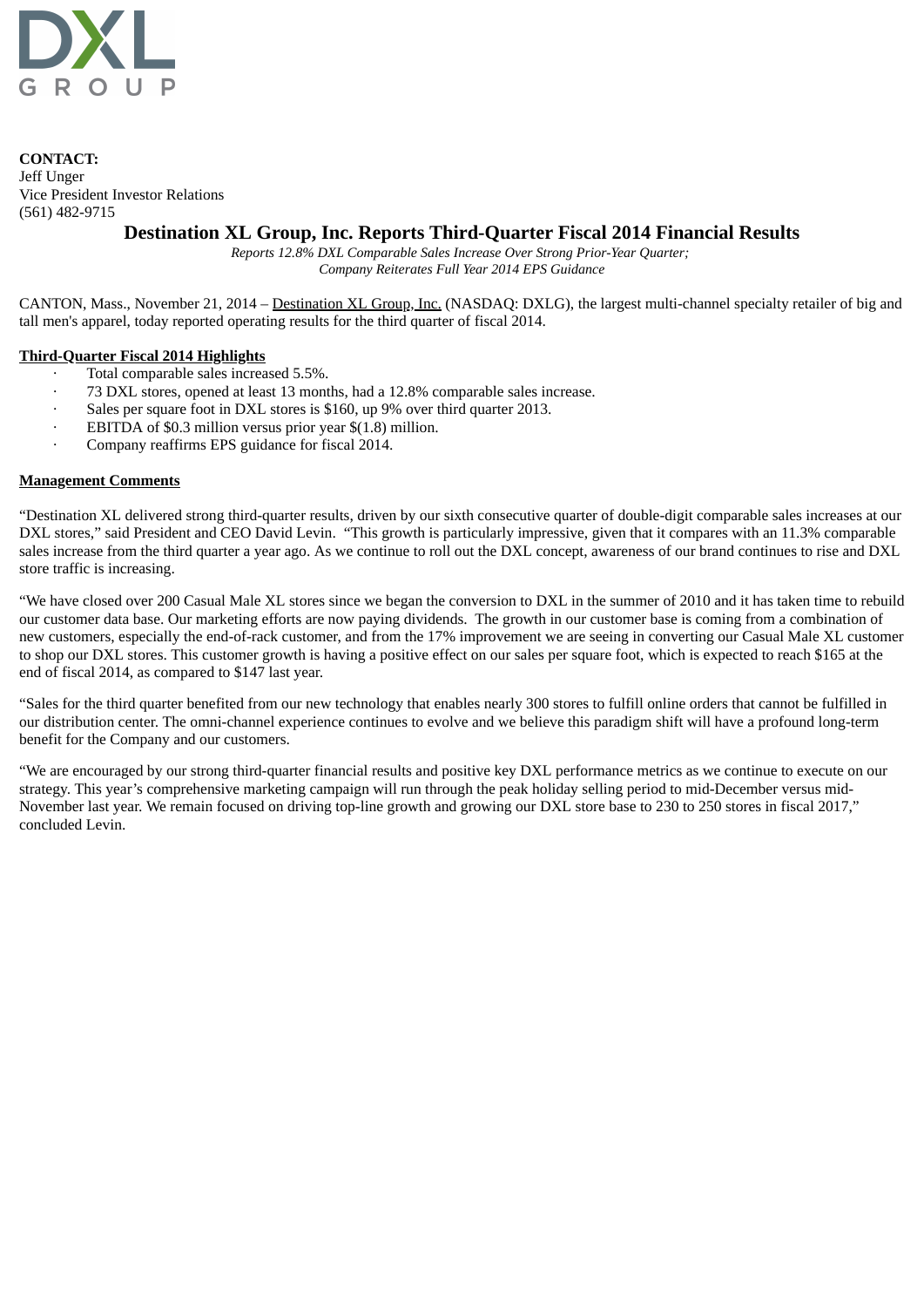#### **Third-Quarter Fiscal 2014 Results**

#### *Sales*

For the third quarter of fiscal 2014, total sales increased to \$93.6 million compared with \$88.7 million in the third quarter of fiscal 2013. The increase of \$4.9 million in total sales was primarily due to an increase in comparable sales of \$4.1 million and an increase in non-comparable store sales of \$4.6 million, partially offset by \$3.2 million in closed Casual Male XL and Rochester Clothing stores and a \$0.6 million decrease in other sales, including Sears Canada.

With the Company's transition to a more integrated, omni-channel approach, beginning in the third quarter of fiscal 2014, sales from the Company's direct business will continue to be included in total comparable sales and will no longer be reported on a stand-alone basis.

#### *Gross Margin*

For the third quarter of fiscal 2014, gross margin, inclusive of occupancy costs, was 43.3% compared with gross margin of 44.2% for the third quarter of fiscal 2013. The decline of 90 basis points was the result of a decrease in merchandise margins associated with the increased promotional activity to drive Casual Male XL customers to the DXL stores. Occupancy costs as a percentage of sales were flat to the prior year.

#### *Selling, General & Administrative*

SG&A expenses for the third quarter of fiscal 2014 were 42.9% of sales, compared with 46.2% in the third quarter of fiscal 2013. On a dollar basis, SG&A expense decreased \$0.8 million compared with the prior-year quarter. This decrease is primarily due to lower marketing costs in the third quarter of fiscal 2014 as a result of the Fall marketing campaign starting three weeks later than in fiscal 2013, partially offset by an increase in payroll-related costs.

#### *DXL Transition Costs*

The results for the third quarter of fiscal 2014 include DXL transition costs of approximately \$2.5 million, or \$0.05 per diluted share. The \$0.05 per diluted share does not include any income tax benefit because the Company has a full valuation allowance against its deferred tax assets. These transition costs include \$1.1 million of pre-opening occupancy costs and lease exit costs, \$1.2 million of SG&A expenses related to pre-opening payroll, training and store operations and \$0.2 million related to trademark amortization. Results for the third quarter of fiscal 2013 included DXL transition costs of approximately \$2.8 million, or \$0.03 per diluted share, tax-effected.

#### *EBITDA (a Non-GAAP measure)*

Earnings before interest, taxes, depreciation and amortization (EBITDA) for the third quarter of fiscal 2014 was \$0.3 million compared with \$(1.8) million for the third quarter of fiscal 2013. This improvement is primarily driven by an increase in sales as compared to the prior year third quarter.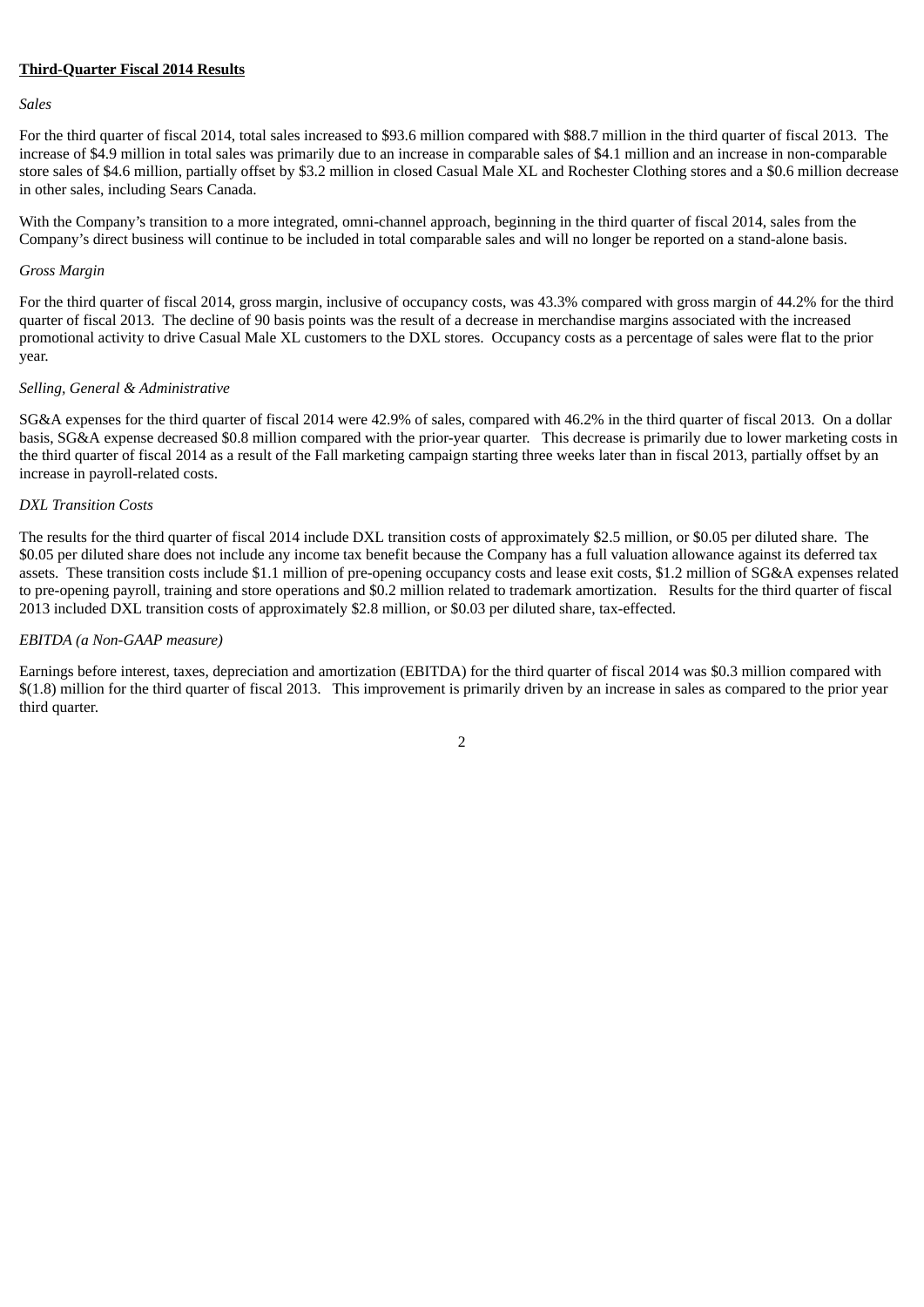#### *Net Loss*

The net loss for the third quarter of fiscal 2014 was \$(6.3) million, or \$(0.13) per diluted share, compared with \$(4.1) million, or \$(0.08) per diluted share, for the third quarter of fiscal 2013. On a non-GAAP basis, assuming a normalized tax rate of 40%, the adjusted net loss for the quarter was \$(3.7) million, or \$(0.08) per diluted share.

#### *Cash Flow*

Cash flow used for operations was \$(15.4) million for the first nine months of fiscal 2014 compared with \$(5.5) million for the first nine months of fiscal 2013. Free cash flow decreased by \$2.5 million to \$(46.2) million from \$(43.7) million for the first nine months of fiscal 2013, due to the operating loss and timing of certain working capital accounts, specifically accounts payable and inventory, offset slightly by a decrease in capital expenditures related to DXL store openings.

EBITDA, adjusted net loss, adjusted loss per diluted share and free cash flow are non-GAAP financial measures. Please see "Non-GAAP Measures" below and a reconciliation of these non-GAAP measures to the comparable GAAP measures that follows the table below.

#### *Balance Sheet & Liquidity*

At November 1, 2014, the Company had cash and cash equivalents of \$6.1 million, total outstanding debt of \$73.9 million, and \$75.1 million of excess availability under its credit facility. In the third quarter, the Company amended its Credit Facility, increasing its borrowing limit by \$25.0 million and also entered into a five-year term loan for \$15.0 million, the proceeds of which were used to pay down the Credit Facility. While the Company's expected debt levels have not changed from the second quarter of fiscal 2014 guidance, these debt arrangements have provided the Company with additional excess availability at favorable rates and secured financing through October 2019.

Inventory was \$126.4 million at November 1, 2014 compared with \$105.6 million at the end of fiscal 2013 and \$119.6 million at November 2, 2013. The \$6.8 million increase over the third quarter last year is primarily due to timing of inventory receipts and the higher mix of branded product due to having more DXL stores open. While inventory has increased as compared to last year, units have decreased by approximately 2%.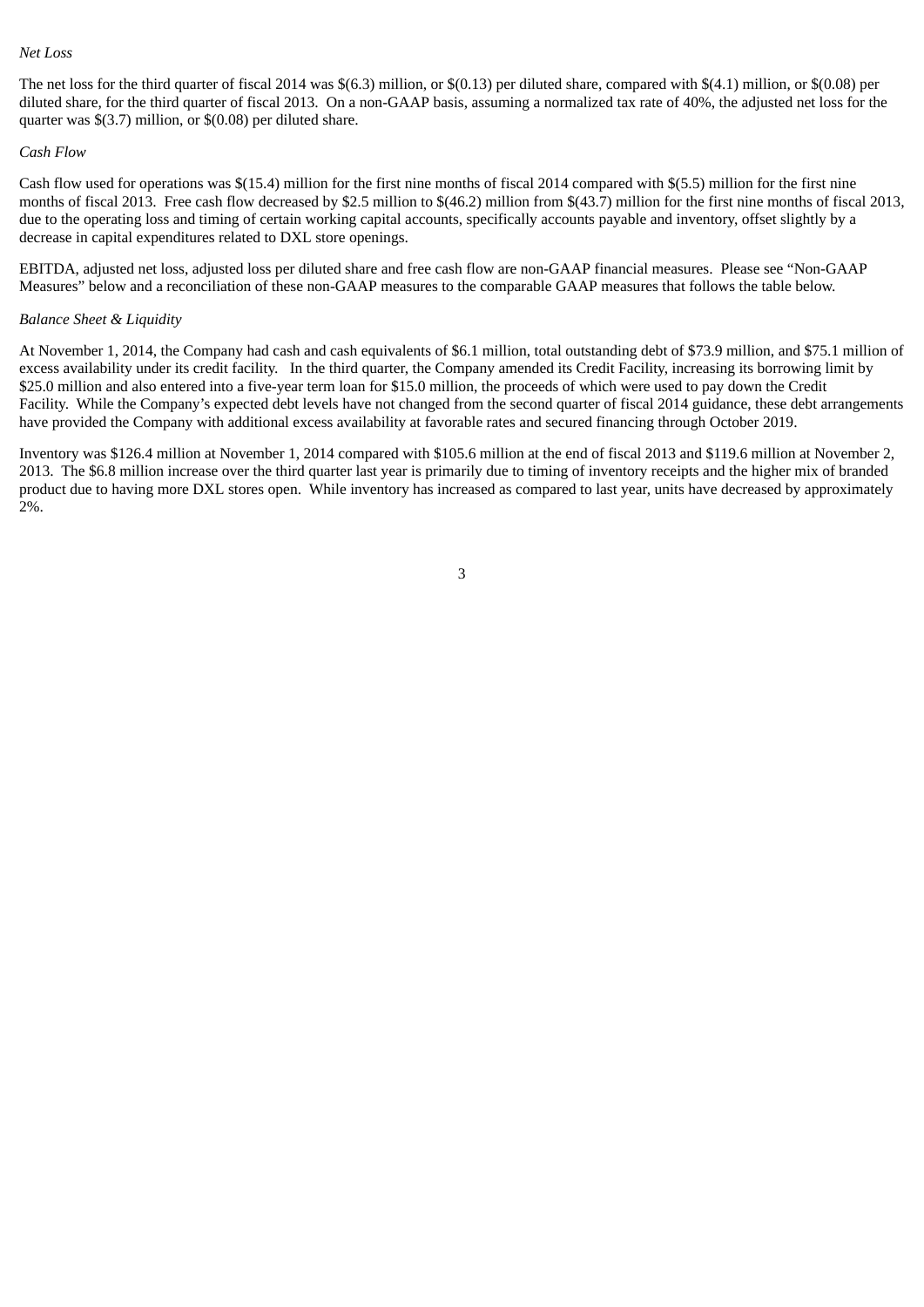## **Retail Store Information**

The following is a summary of the store count, with respective square footage by store concept:

| <b>Year End 2012</b> |             | <b>Year End 2013</b> |             | Year End 2014E<br>At November 1, 2014    |               |               |               |         |
|----------------------|-------------|----------------------|-------------|------------------------------------------|---------------|---------------|---------------|---------|
|                      | # of Stores | $Sq$ Ft. $(000's)$   | # of Stores | $\sqrt{\frac{\text{Sq Ft. (000's)}}{n}}$ | # of          | <u>Sq Ft.</u> | # of          | Sq Ft.  |
|                      |             |                      |             |                                          | <b>Stores</b> | (000's)       | <b>Stores</b> | (000's) |
| ation <b>XL</b>      | 48          | 475                  | 99          | 915                                      | 128           | 1,106         | 140           | 1,181   |
| l Male XL Retail     | 297         | 1,067                | 198         | 713                                      | 175           | 622           | 156           | 554     |
| l Male XL Outlets    | 55          | 174                  | 52          | 167                                      | 49            | 157           | 48            | 154     |
| ster Clothing        |             | 108                  | 10          | 88                                       |               | 83            |               | 74      |
|                      | 412         | 1,824                | 359         | 1,883                                    | 361           | 1,968         | 352           | 1,963   |

# **Fiscal 2014 Outlook**

- The Company expects:
	- Total sales in the range of \$413.0 to \$418.0 million.
	- · A comparable sales increase of 12% to 13% for the approximately 93 DXL stores that will have been open for at least 13 months.
	- · Gross profit margin to range from 45.5% to 46.1%.
	- · SG&A costs of \$176.0 to \$177.6 million.
	- EBITDA in the range of \$12.4 to \$15.6 million.
	- · Operating margin loss of between (2.0%) to (2.8%).
	- · A net loss of \$(0.21) to \$(0.27) per diluted share, or \$(0.12) to \$(0.16) per diluted share on a non-GAAP basis. This guidance is presented on a non-GAAP basis for comparative purposes to fiscal 2013 earnings, assuming a normal tax benefit of approximately 40%. The Company expects to continue to provide a full valuation allowance against its deferred tax assets in fiscal 2014 and will not recognize any income tax benefit on its operating loss in fiscal 2014.
	- · To open approximately 41 DXL stores and close approximately 46 Casual Male XL and 2 Rochester Clothing stores.
	- · Capital expenditures, net of tenant allowances, of approximately \$36.4 million, or a \$7.8 million reduction from fiscal 2013.
	- · Borrowings at the end of fiscal 2014 in the range of \$55.0 to \$60.0 million consisting of \$20.0 to \$25.0 million under the Credit Facility, term loan of approximately \$15.0 million, and equipment financing notes of approximately \$20.0 million.

#### **Conference Call**

The Company will hold a conference call to review its financial results today, Friday, November 21, 2014 at 9:00 a.m. ET. To listen to the live webcast, visit the "Investor Relations" section of the Company's website. The live call also can be accessed by dialing: (888) 510-1765. Please reference conference ID: 9697979. An archived version of the webcast may be accessed by visiting the "Events" section of the Company's website for up to one year.

During the conference call, the Company may discuss and answer questions concerning business and financial developments and trends. The Company's responses to questions, as well as other matters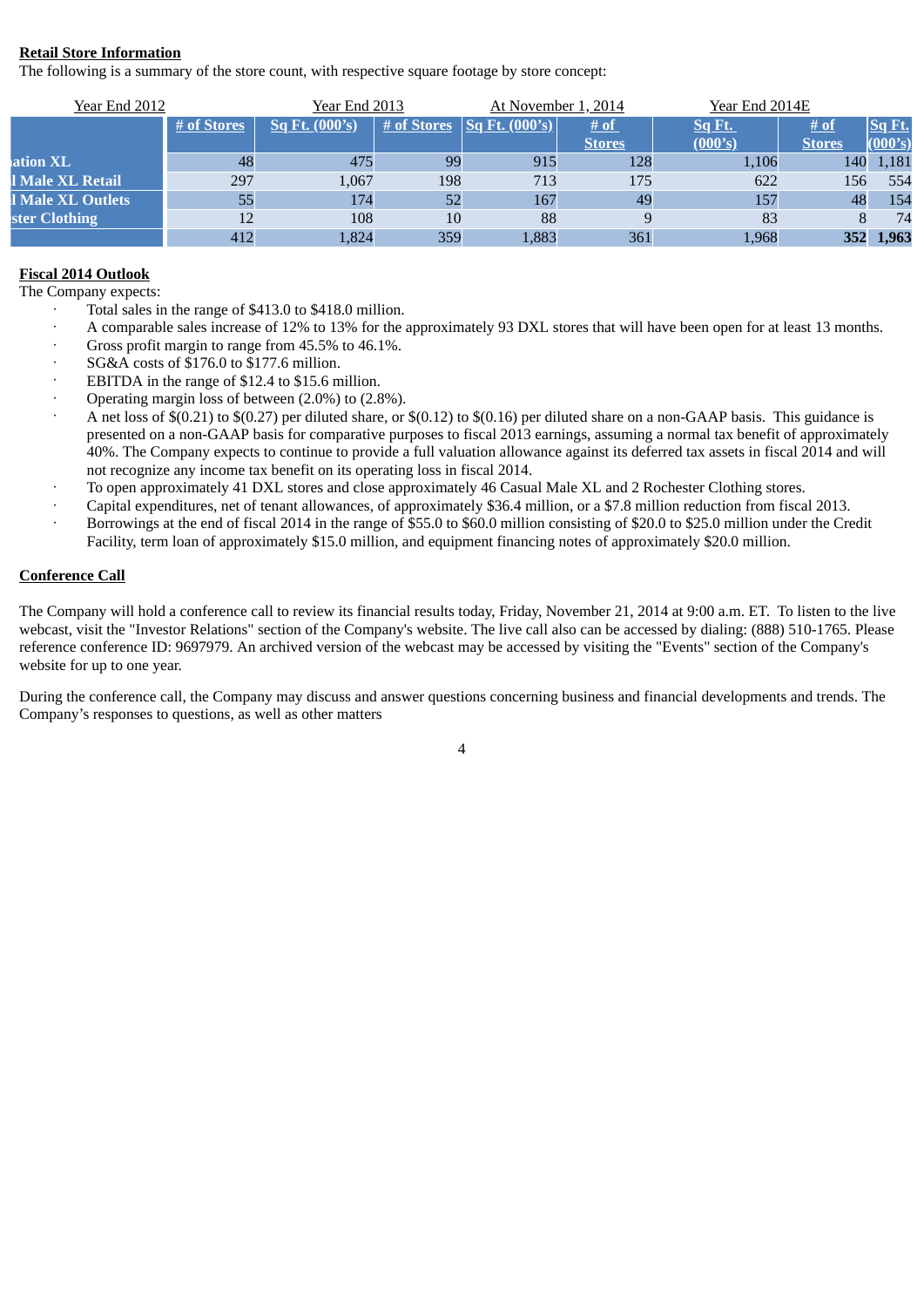discussed during the conference call, may contain or constitute information that has not been disclosed previously.

#### **Non-GAAP Measures**

In addition to financial measures prepared in accordance with U.S. generally accepted accounting principles ("GAAP"), this press release refers to free cash flow; EBITDA; adjusted net loss and adjusted loss per diluted share, which are non-GAAP measures. The presentation of these non-GAAP measures is not in accordance with GAAP, and should not be considered superior to or as a substitute for net loss, loss per diluted share or cash flows from operating activities or any other measure of performance derived in accordance with GAAP. In addition, all companies do not calculate non-GAAP financial measures in the same manner and, accordingly, the non-GAAP measures presented in this release may not be comparable to similar measures used by other companies. The Company believes the inclusion of these non-GAAP measures helps investors gain a better understanding of the Company's performance, especially when comparing such results to previous periods, and are useful as an additional means for investors to evaluate the Company's operating results, when reviewed in conjunction with the Company's GAAP financial statements.

The Company calculates free cash flow as cash flow from operating activities less capital expenditures and less discretionary store asset acquisitions, if applicable. EBITDA is calculated as operating income (loss) plus the add-back of depreciation and amortization. Adjusted net loss and adjusted net loss per diluted share are calculated by taking net loss and adding back income tax provision and income tax benefits assuming a normal tax rate of 40%. Reconciliations of these non-GAAP measures to their comparable GAAP measures are provided in the tables below.

#### **About Destination XL Group, Inc.**

Destination XL Group, Inc. is the largest multi-channel specialty retailer of big and tall men's apparel with operations throughout the United States, Canada and in London, England. The retailer operates under six brands: Destination XL®, Casual Male XL, Rochester Clothing, B&T Factory Direct, ShoesXL and LivingXL. Several e-commerce sites, including www.destinationxl.com, and direct mail generate the Company's direct-to-consumer business. With more than 2,000 private label and name brand styles to choose from, big and tall customers are provided with a unique blend of wardrobe solutions not available at traditional retailers. The Company is headquartered in Canton, Massachusetts. For more information, please visit the Company's investor relations website: http://investor.destinationxl.com

#### **Forward-Looking Statements**

Certain statements and information contained in this press release constitute forward-looking statements under the federal securities laws, including statements regarding the Company's expectations with respect to long-term benefit of its omni-channel approach and its cash flows, operating and gross profit margins, sales per square foot, store counts, costs, capital expenditures, borrowings, sales and earnings expectations for fiscal 2014 and beyond. The discussion of forward-looking information requires management of the Company to make certain estimates and assumptions regarding the Company's strategic direction and the effect of such plans on the Company's financial results. The Company's actual *results and the implementation of its plans and operations may differ*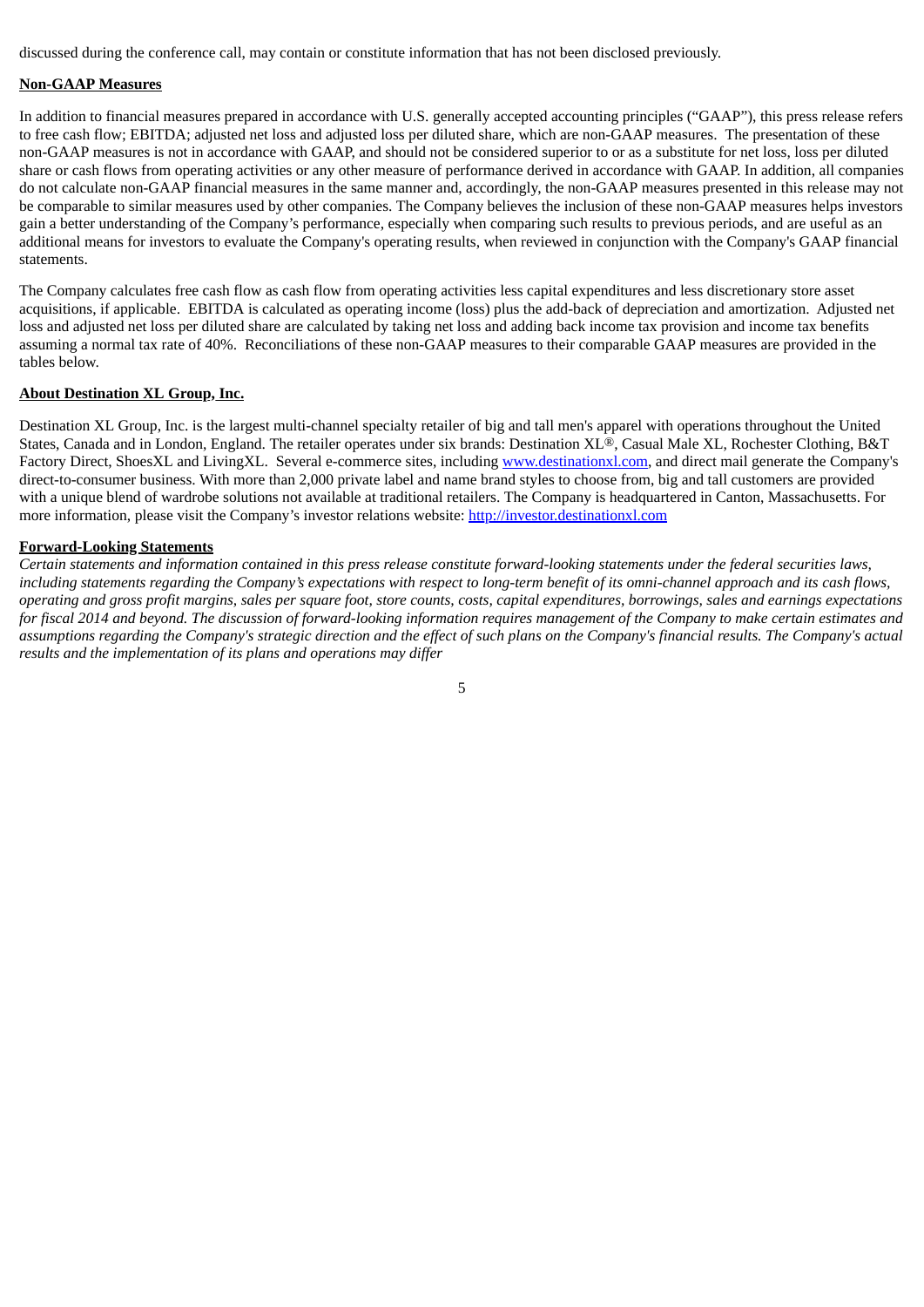materially from forward-looking statements made by the Company. The Company encourages readers of forward-looking information concerning the Company to refer to its filings with the Securities and Exchange Commission, including without limitation, its Annual Report on Form 10-K filed on March 17, 2014, that set forth certain risks and uncertainties that may have an impact on future results and direction of the Company, including risks relating to the Company's execution of its DXL strategy and ability to grow its market share, its ability to predict customer tastes and fashion trends and to compete successfully in the United States men's big and tall apparel market.

Forward-looking statements contained in this press release speak only as of the date of this release. Subsequent events or circumstances occurring after such date may render these statements incomplete or out of date. The Company undertakes no obligation and expressly *disclaims any duty to update such statements.*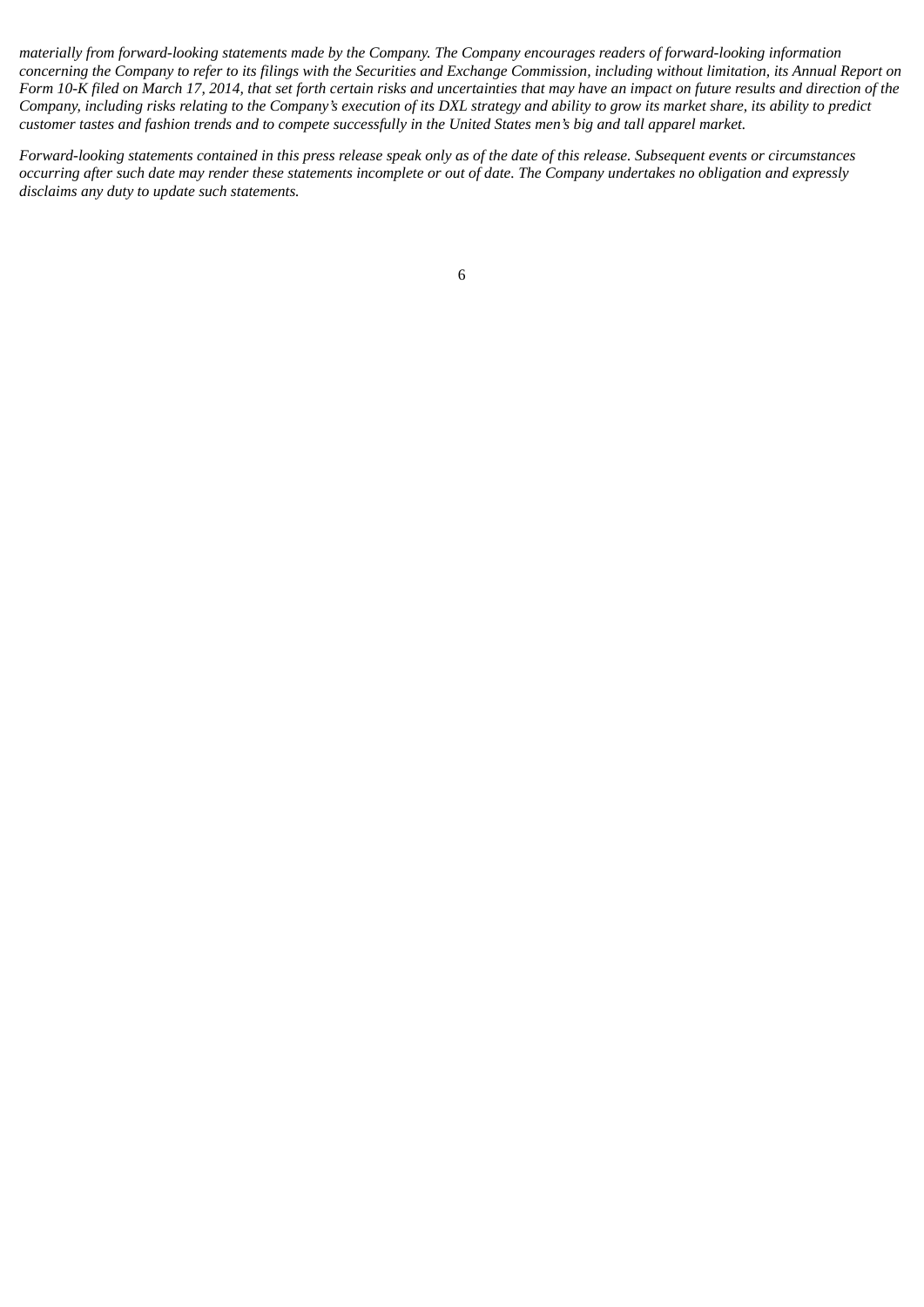#### DESTINATION XL GROUP, INC. CONSOLIDATED STATEMENTS OF OPERATIONS (In thousands, except per share data) (unaudited)

|                                                       |    | For the three months ended |                  | For the nine months ended |                           |  |  |  |  |
|-------------------------------------------------------|----|----------------------------|------------------|---------------------------|---------------------------|--|--|--|--|
|                                                       |    | November 1, 2014           | November 2, 2013 | November 1, 2014          | November 2, 2013          |  |  |  |  |
| <b>Sales</b>                                          | \$ | 93,640                     | \$<br>88,682     | $\mathbb{S}$<br>294,114   | $\mathfrak{S}$<br>280,685 |  |  |  |  |
| Cost of goods sold including occupancy                |    | 53,126                     | 49,515           | 162,249                   | 151,931                   |  |  |  |  |
| Gross profit                                          |    | 40,514                     | 39,167           | 131,865                   | 128,754                   |  |  |  |  |
| Expenses:                                             |    |                            |                  |                           |                           |  |  |  |  |
| Selling, general and administrative                   |    | 40,185                     | 40,988           | 127,004                   | 122,252                   |  |  |  |  |
| Depreciation and amortization                         |    | 6,041                      | 4,867            | 17,169                    | 13,550                    |  |  |  |  |
| Total expenses                                        |    | 46,226                     | 45,855           | 144,173                   | 135,802                   |  |  |  |  |
| Operating loss                                        |    | (5,712)                    | (6,688)          | (12,308)                  | (7,048)                   |  |  |  |  |
| Interest expense, net                                 |    | (506)                      | (280)            | (1,368)                   | (699)                     |  |  |  |  |
| Loss before income taxes                              |    | (6,218)                    | (6,968)          | (13, 676)                 | (7, 747)                  |  |  |  |  |
| Provision (benefit) for income taxes                  |    | 63                         | (2,905)          | 173                       | (3, 108)                  |  |  |  |  |
| Net loss                                              | S  | $(6,281)$ \$               | $(4,063)$ \$     | $(13,849)$ \$             | (4,639)                   |  |  |  |  |
| Net loss per share -basic and diluted                 | \$ | $(0.13)$ \$                | $(0.08)$ \$      | $(0.28)$ \$               | (0.10)                    |  |  |  |  |
| Weighted-average number of common shares outstanding: |    |                            |                  |                           |                           |  |  |  |  |
| <b>Basic</b>                                          |    | 48,773                     | 48,553           | 48,724                    | 48,441                    |  |  |  |  |
| Diluted                                               |    | 48,773                     | 48,553           | 48,724                    | 48,441                    |  |  |  |  |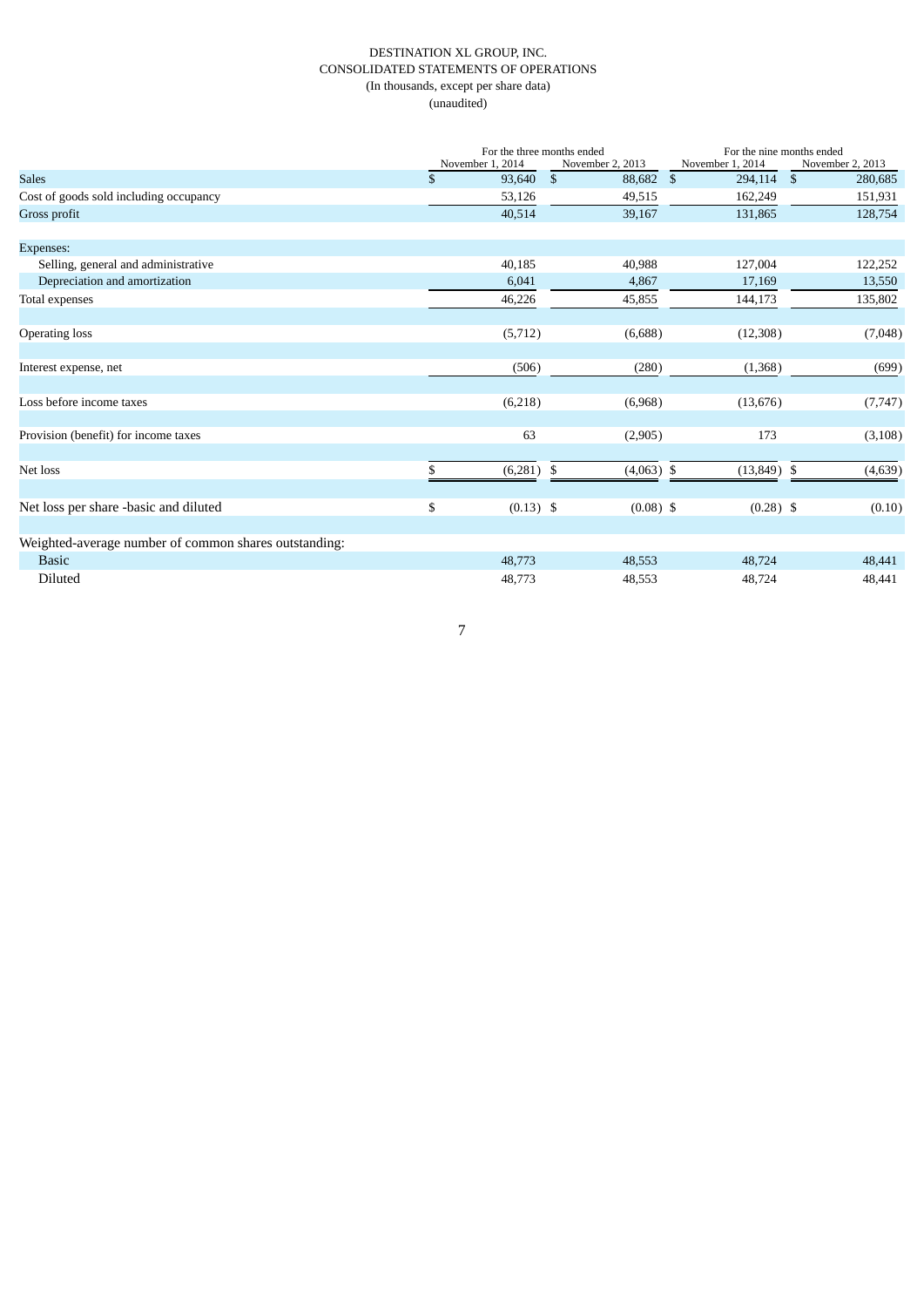#### DESTINATION XL GROUP, INC. CONSOLIDATED BALANCE SHEETS November 1, 2014, February 1, 2014 and November 2, 2013 (In thousands)

|                                                          | November 1,<br>2014<br>(unaudited) |      | February 1,<br>2014 | November 2,<br>2013<br>(unaudited) |
|----------------------------------------------------------|------------------------------------|------|---------------------|------------------------------------|
| <b>ASSETS</b>                                            |                                    |      |                     |                                    |
|                                                          |                                    |      |                     |                                    |
| Cash and cash equivalents                                | \$<br>6,066                        | - \$ | 4,544 \$            | 5,232                              |
| Inventories                                              | 126,403                            |      | 105,556             | 119,550                            |
| Other current assets                                     | 17,037                             |      | 16,341              | 17,267                             |
| Property and equipment, net                              | 122,370                            |      | 102,939             | 97,805                             |
| Intangible assets                                        | 3,549                              |      | 4,393               | 4,792                              |
| Deferred tax assets                                      |                                    |      |                     | 48,446                             |
| Other assets                                             | 4,527                              |      | 3,608               | 3,202                              |
| Total assets                                             | 279,952                            | \$.  | 237,381 \$          | 296,294                            |
|                                                          |                                    |      |                     |                                    |
| LIABILITIES AND STOCKHOLDERS' EQUITY                     |                                    |      |                     |                                    |
|                                                          |                                    |      |                     |                                    |
| Accounts payable, accrued expenses and other liabilities | \$<br>95,529                       | - \$ | 89,090 \$           | 78,658                             |
| $\mathbf{r}$ . The                                       | 25.000                             |      | 10.700              | 40.01                              |

| Long-term debt                             | 35,989  | 16.706     | 13.845  |
|--------------------------------------------|---------|------------|---------|
| Borrowings under credit facility           | 37,954  | 9,029      | 27,001  |
| Deferred gain on sale-leaseback            | 16.486  | 17.585     | 17.951  |
| Stockholders' equity                       | 93,994  | 104.971    | 158.839 |
| Total liabilities and stockholders' equity | 279.952 | 237,381 \$ | 296,294 |